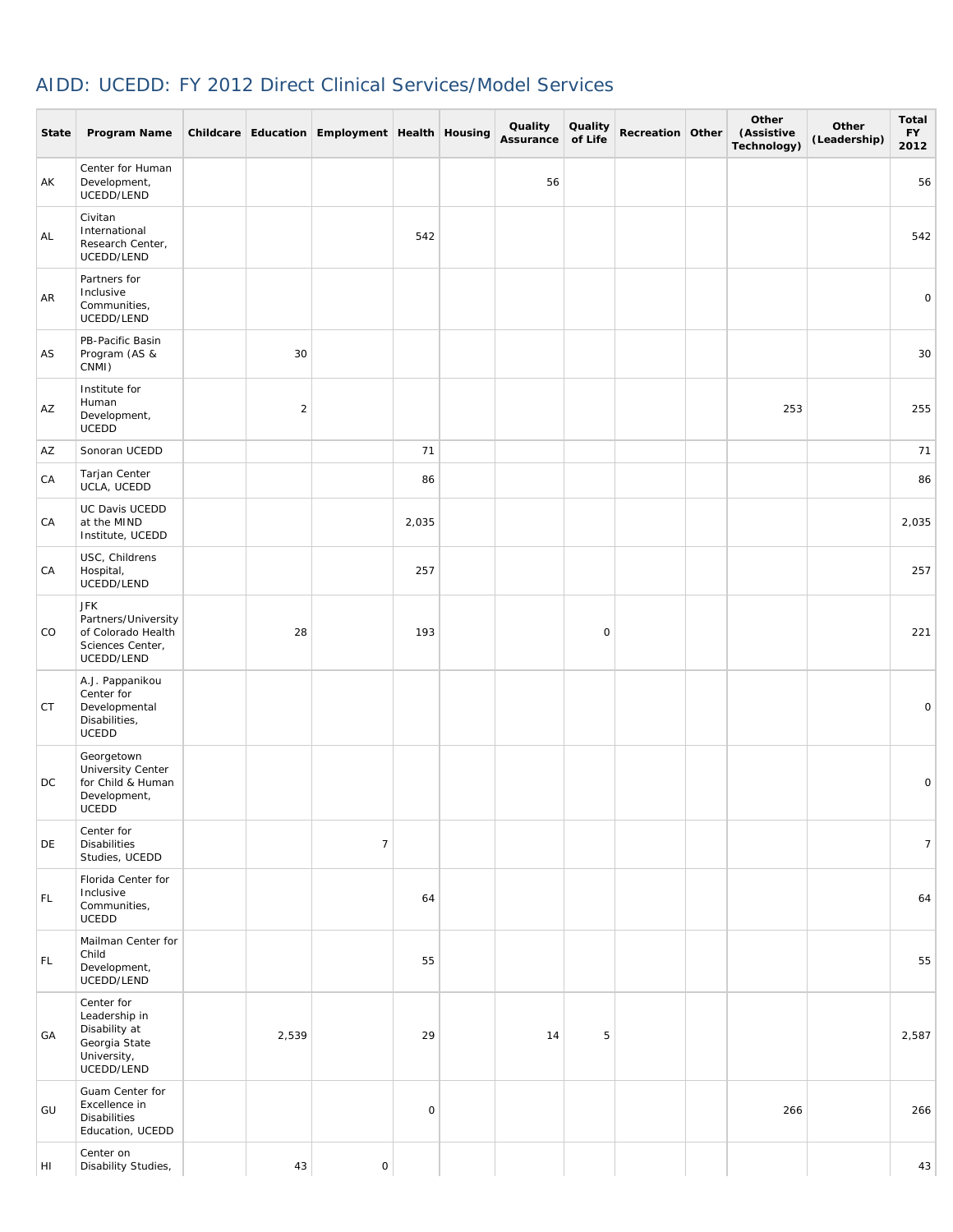| Center for<br>Disabilities and<br>Development,<br>UCEDD/LEND<br>Center on               |                              |     |    |                |                     |                     |  |    |     |    |     |
|-----------------------------------------------------------------------------------------|------------------------------|-----|----|----------------|---------------------|---------------------|--|----|-----|----|-----|
|                                                                                         |                              |     |    | 302            |                     |                     |  |    |     |    | 302 |
| Disabilities and<br>Human<br>Development,<br>UCEDD                                      |                              | 22  |    |                |                     |                     |  |    |     |    | 22  |
| Institute on<br>Disability & Human<br>Development,<br>UCEDD/LEND                        |                              |     |    | 38             |                     |                     |  |    |     |    | 38  |
| Schiefelbusch<br>Institute for Life<br>Span Studies,<br>UCEDD/LEND                      |                              | 58  |    | $\mathsf O$    |                     |                     |  |    |     |    | 58  |
| Louisiana State<br>University Human<br>Development<br>Center - New<br>Orleans, UCEDD    |                              |     |    |                |                     |                     |  |    |     |    |     |
| Eunice Kennedy<br>Shriver Center,<br>UCEDD/LEND                                         |                              |     |    | $\mathsf O$    |                     |                     |  |    |     |    |     |
| Institute for<br>Community<br>Inclusion/Boston<br>Children's<br>Hospital,<br>UCEDD/LEND |                              |     |    |                |                     | $\mathsf{O}\xspace$ |  |    |     |    |     |
| Institute for<br>Disability Studies,<br>UCEDD                                           | $\mathsf O$                  |     |    | 16             | $\mathsf{O}\xspace$ |                     |  | 50 |     |    | 66  |
| University of<br>Montana Rural<br>Institute, UCEDD                                      |                              |     |    |                |                     |                     |  |    | 539 |    | 539 |
| Carolina Institute<br>for Developmental<br>Disabilities,<br>UCEDD/LEND                  |                              |     |    | 141            |                     |                     |  |    |     |    | 141 |
| North Dakota<br>Center for Persons<br>with Disabilities,<br>UCEDD                       |                              |     |    | $\sqrt{2}$     |                     |                     |  |    |     |    |     |
| Munroe-Meyer<br>Institute of<br>Genetics &<br>Rehabilitation,<br>UCEDD/LEND             |                              |     |    | 46             |                     |                     |  |    |     |    | 46  |
| The Elizabeth M.<br>Boggs Center on<br>Developmental<br>Disabilities,<br>UCEDD          |                              |     |    | 50             |                     |                     |  |    |     |    | 50  |
| Center for<br>Development &<br>Disability,<br>UCEDD/LEND                                |                              | 554 |    | 265            |                     |                     |  |    |     | 33 | 852 |
| Nevada Center for<br>Excellence in<br>Disabilities,<br>UCEDD/LEND                       |                              |     | 58 | $\mathsf O$    |                     |                     |  |    |     |    | 58  |
| Rose F. Kennedy<br>Center,<br>UCEDD/LEND                                                |                              |     |    | $\overline{7}$ |                     |                     |  |    |     |    |     |
| Strong Center for<br>Developmental<br>Disabilities,<br>UCEDD/LEND                       |                              |     |    | $\mathsf O$    |                     |                     |  |    |     |    |     |
|                                                                                         | Westchester<br>Institute for |     |    |                |                     |                     |  |    |     |    |     |